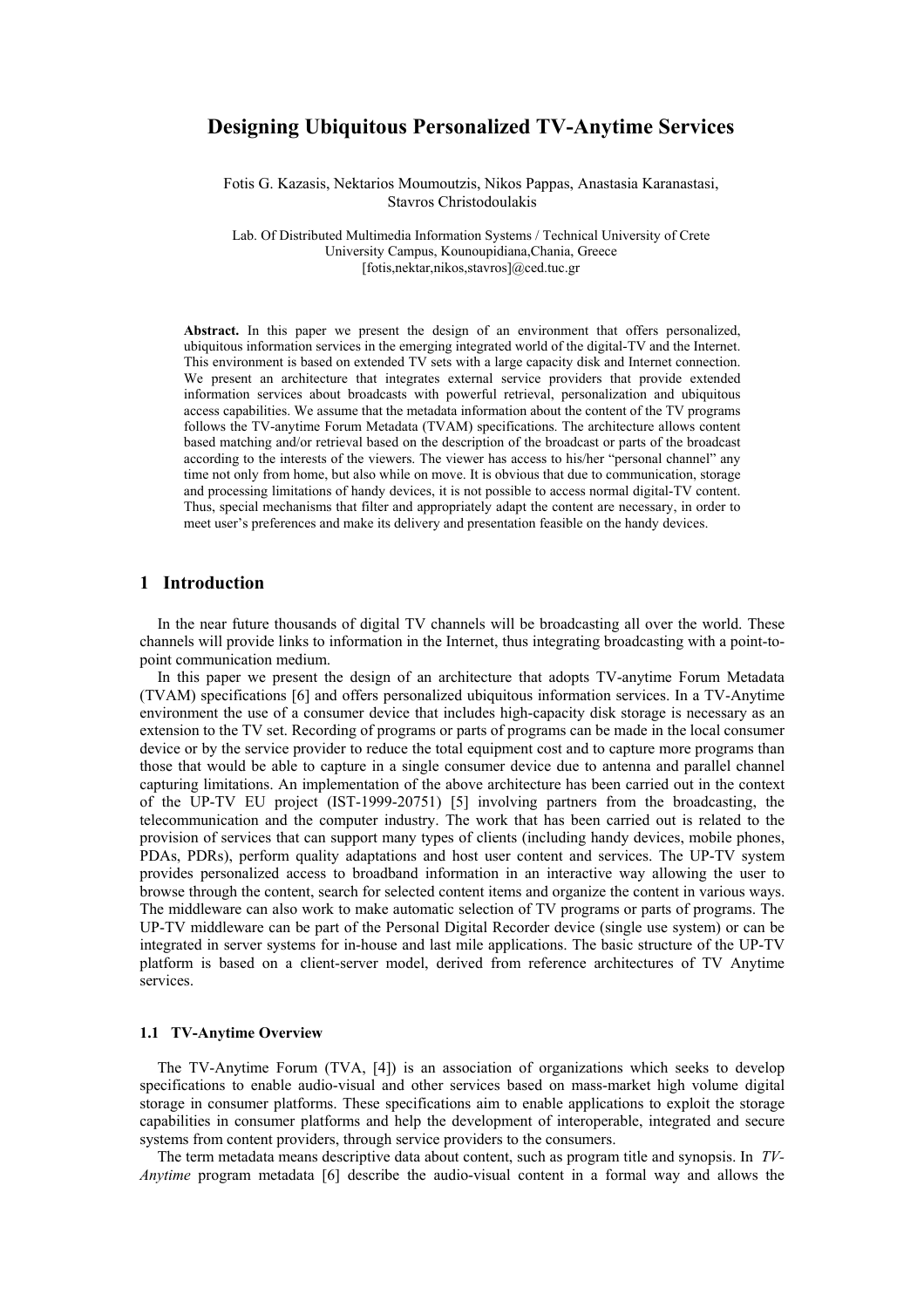consumer or intelligent agents to find, navigate and manage content from a variety of internal and external sources including, for example, enhanced broadcast, interactive TV, Internet and local storage.

Segmentation is also included in TVAM [6] and refers to the ability to define, access and manipulate temporal intervals (i.e., segments) within an AV stream. By associating metadata with segments and segment groups, it is possible to restructure and re-purpose an input AV stream to generate alternative consumption and navigation modes including summaries of the content with highlights, or a set of bookmarks that point to "topic headings" within the stream. Such metadata can be provided by service providers or broadcasters as a value-added feature, and/or generated by viewers themselves. Considering the fact that when people use their mobile devices, they generally restrict their viewing time on the limited displays and minimize the amount of interaction and navigation, the segmentation can be considered as a major functionality expected for mobile support.

Metadata as defined by TV-Anytime also includes information about user preferences and usage history. User preference information, such as favorite actors or TV shows, is included within the scope of TV-Anytime metadata to allow software agents to select content on the consumer's behalf.

In order to select the optimum contents and to reduce the amounts of transmission data (especially in case of mobile users) summary and browsing user preferences can be used to access summary content (visual, audio, text). Summary content contains a collection of TV-Anytime descriptions to be used for customization or selection of user-required content at a mobile terminal as well as a set of key-frames or key texts each of which represents a key event in the content. It may also contain descriptions that can be used in content adaptation tasks. A summary of a Program is an abstract of the content of the Program with respect to the interests of a user or a user group. This means that in order to construct a useful summary one has to take into account the information needs and context of the users that he wants to address and provide them with a comprehensive abstraction of the actual content of the program while preserving the essence of the content.

### **1.2 Related work**

The research and development activities reported in this paper address mainly the issue of providing mutli-channel delivery of personalized TV-anytime services including remote administration of a settop box, construction of personalized EPGs using TV-anytime content and consumer metadata and video browsing through appropriate summaries.

To the best of our knowledge, there is no such implementation based on TV-Anytime specifications. In [1] a similar environment is described based on MPEG-7 and not TV-Anytime metadata specifications. It lacks services of remote administration and personalized EPGs, providing only video summarization and browsing using pervasive mobile devices.

The TV-Anytime compliant system implementation described in [2] refers to work related with two EU funded projects, STOREit and myTV. Nevertheless that work focuses only on the software components and related issues pertaining on the PDR and not on mobile devices. It emphasizes on automatic filtering and selection of programs to be recorded in the PDR as well as using segmentation information to provide target advertising.

### **1.3 Paper Organization**

In section 2 we present the whole system architecture that was designed and developed to provide ubiquitous personalized TV-Anytime services. We present the system components and the necessary middleware that was built to interface different subsystems. In section 3 we focus on services and applications that where developed to support the ubiquitous access. The remote administration applications developed for java-enabled mobile phones (section 3.1.1) and PDA's (section 3.1.2) are described. The concept of mobile user profile is presented (section 3.2) as well as the mechanisms developed (summarization, content and service adaptation) to provide access to user's personal channel (section 3.3). Finally in section 4 we summarize and present important conclusions of the work described in this paper.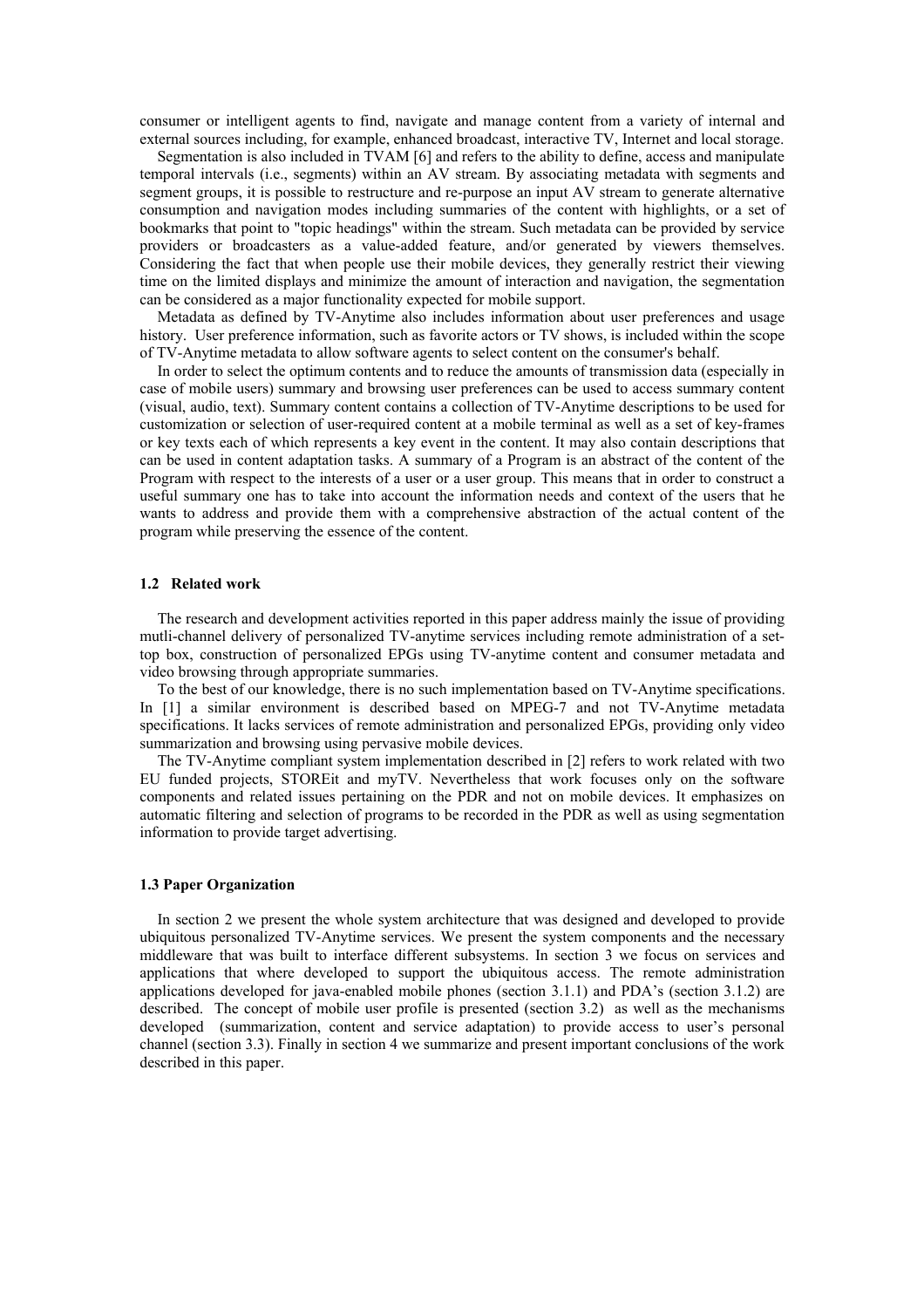# **2 The System Architecture**

TV-Anytime specifications focus in the Personal Digital Recorder (PDR). The PDR is a consumer device that includes high capacity disk storage allowing content recording and opens the possibility of a new range of digital-TV applications and services.

The aim of our work was to develop an advanced information system environment where users could navigate, filter and have access to digital TV content via different communication links and diverse devices like mobile phones, PDAs, PCs and PDRs.

The UP-TV system consists of many servers that could be running in the PDR at home (small scale) or in powerful systems with high storage capacity and capabilities. The system follows a multi-tier architecture. The lowest tier handles the metadata management. The middleware tier includes all the logic for interfacing the system with the outside world. The application tier enables the exchange of information between the server and heterogeneous clients through different communication links.

The complete architecture of the UP-TV system is presented in fig. 1. The system consists of the relational database that holds all the TVAM information and the RDBMS that manages the transactional access to the database. A Java API has been developed that exports the available functionality of filtering, retrieval and summary services and cooperates with the XML-DB middleware that takes over the processing of TVAM XML documents.

Java servlets exist on the top of the system that form the front-end of the server and are able to accept client connections. The front-end of the system embodies special software that automatically recognizes the kind of the device requested service and appropriately adapts the information that can be exchanged and the functionality that can be provided.

During development process the HTTP protocol was found to be an excellent candidate for the communication of all devices. The client establishes an http connection with the server no matter what device he is using (mobile phone, PDA, PC). This is a flexible approach since via this connection the client can exchange XML documents (storage-retrieval of TVAM documents, data structured in XML), serializable java objects (request-reply objects) or HTML depending to the device and the service that is being used. The front-end servlet accepts the HTTP requests, recognizes the device and the service requested, process the requests using the functionality of the Java API and the XML-DB module and sends the appropriate responses.

The core of the system is the metadata management middleware that takes over the storage of TVAM program and user metadata descriptions and provides advanced information access and efficient personalization services.

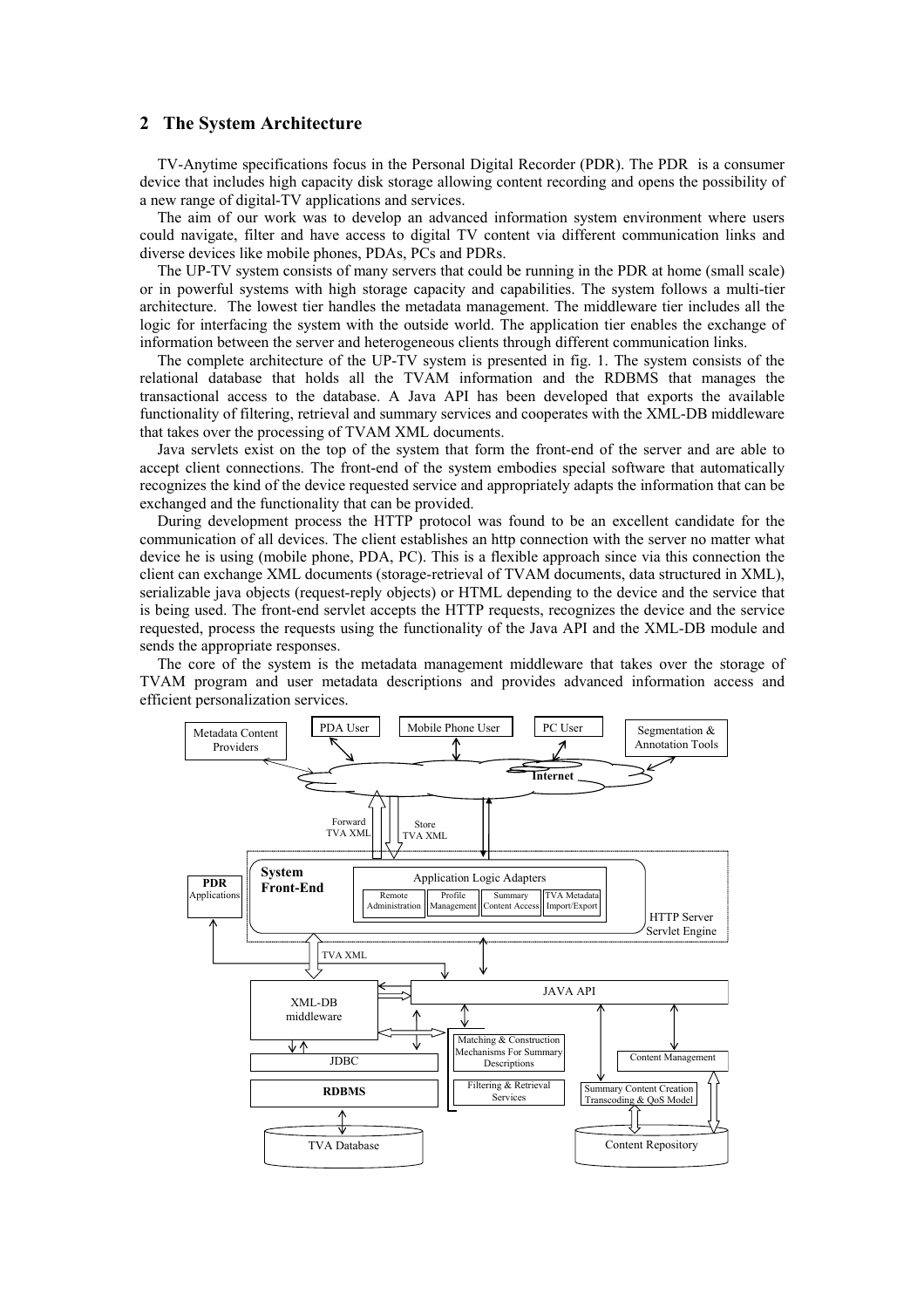#### **Fig. 1.** Overall UP-TV System Architecture

In the following we present the design and the implementation decisions that we made during the development process. The implementation was based on the following deci-sions:

 1. The metadata management system should be able to receive and create all kinds of valid XML documents with respect to the TVAM XML Schema.

 2. The database management system should follow the relational model and support the SQL standard as the language for data manipulation and retrieval, in order to be easily integrated with additional information in the servers, allow concurrent access etc.

The proposed architecture combines mature technologies to provide integrated solutions for the management of TVAM for programs and users. The solutions developed include functionality for storing the program metadata into relational databases, function-ality for storing TVAM consumer metadata into databases and functionality for retrieving data from the relational databases and assembling valid TVAM documents or document fragments. Mapping the TVA XML structure onto relational databases provides efficient mechanisms for matching program and profile metadata as well as user profile adaptation and data mining in viewing histories through the use of the SQL language, thus facilitating the implementation of powerful services for both the final users and the service providers. The XML-DB middle-ware (figure 1) is a set of software components responsible for the manipulation of TVAM XML documents and the mapping of TVAM XML Schema to the underlying relational schema. It is supported by a relational database management system along with the relational database, used to store the data of TVA metadata descriptions.

TVAM compliant clients use XML documents to communicate with the system. These documents contain data that could be used in conjunction with data from other TVAM XML documents. Document (or document fragment) retrieval is supported by a special purpose Application Programmatic Interface (API).

As depicted in Fig.1 the system's front-end consisting of java servlets contains the application logic adapters that handle the device-specific interaction with the clients and support various applications like remote administration, profile management, summary content access and import/export of TVAM XML documents. Applications running on PDR (administration, profile management, browsing) can bypass this level and have access immediately to the java API and the XML-DB middleware. The PDR can be accessed remotely using the internet connection. The system is able to accept TVA compliant XML documents from content metadata providers, process and store them in the relational database. The system also can accept segmentation information from a segmentation tool that has been developed or from other existing tools that are capable of producing valid TVA XML documents with segmentation information. This information is the input for the system modules that implement the mechanisms to support the construction and matching of personalized content summary descriptions.

These descriptions represented as TVA XML documents (Segment Group Information) are used by the Summary content creation module that has access in the content repository, for the summary content creation. In order to handle video/audio streaming to the user's mobile device when a specific summary is going to be presented it is necessary to transcode the content of a video/audio summary to the appropriate file format taking also into account the particular capabilities of the mobile device (context) and the connecting network. This is handled by the summary content transcoding module, which prepares the appropriate files for streaming or downloading. Streaming issues in such heterogeneous client environments have been studied in [3].

Finally, remote users using diverse devices can access the PDR and perform the necessary administration tasks, manage their profile, and have access to their personal channel by determining their preferences and viewing the adapted personalized content summaries.

# **3 Providing Ubiquitous Access through Multi-Channel Communication Links**

The user of a system that aims to support advanced digital TV services, should be able to have access and manage his PDR remotely anytime – anywhere. The following sections describe the mechanisms developed for the remote access of personalized TV-Anytime services via mobile cellular phones, PDA devices or normal PCs via web.

As already described the main aim of the system is to accept and distribute TVA XML documents. In previous section we presented the way the XML-DB middleware works to handle the storage and retrieval of TVA documents into or from the relational database. The system is capable not only to retrieve the XML documents actually stored in database, but can also produce and/or construct new TVA valid XML document containing either a projection of the available information or combined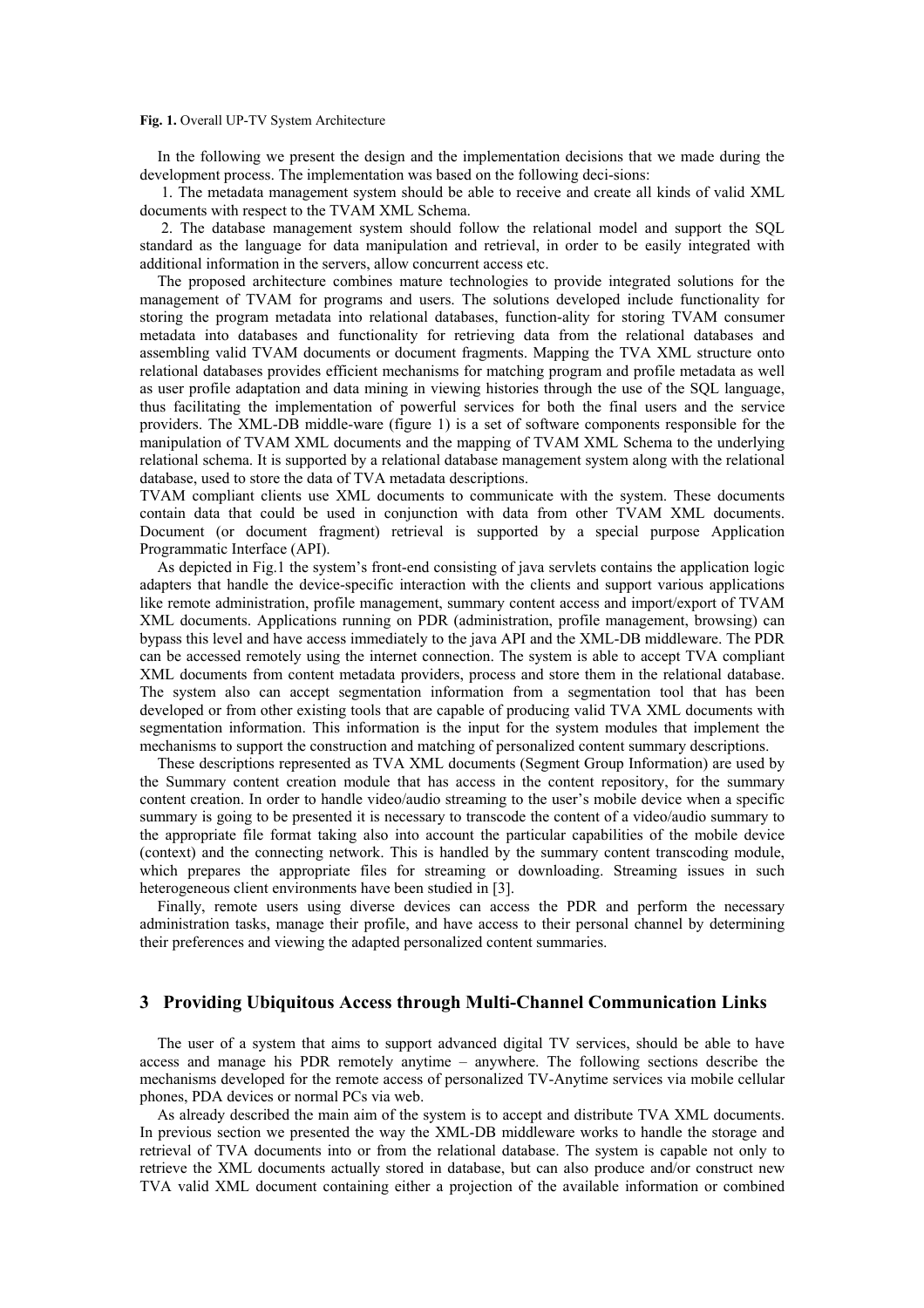information required to satisfy a user query (e.g. program search, EPG, programs satisfying user profile, etc.). Using an HTTP server the system can accept TVA XML documents, process and store them in the database, while at the same time users can trigger, (by issuing the appropriate requests) the construction of TVA XML documents (containing the required information) and the delivery through an HTTP connection. In this way the system acts as a web service offering TV-anytime information services to various users through multi-channel communication links.

# **3.1 Remote Administration Application**

This application approximates a workflow that is related to the remote administration of a PDR from distance. Two cases are considered related to the wireless device used. The first one is the application that is run able on any Java-enabled mobile phone device and the second one is the application that is run able on a PDA device. In both cases the remote management of the PDR allows a consumer:

- to manage his/her selection list (i.e. programs that have been selected by the PDR or the user himself as candidates for recording). The user can also see or even change appropriately the current status of the selection list programs. He can also search for a specific program of his selection list based on the title, genre and keywords.
- to manage the content already stored in the PDR. The user can browse or even delete content that is already stored. He can also search for a specific stored program based on the title, genre and keywords.
- to explicitly search the program metadata which are available at the PDR or a Remote UP-TV Server. The search is again based on program's title, genre, and keywords. Based on the search results the user can then add specific programs to his selection list.

### **3.1.1 Mobile Phone User**

With the introduction of J2ME ([8]) the role of mobile wireless devices was enhanced from voiceoriented communication devices with limited functionality into extensible Internet-enabled devices. The use of Java Technology makes the application adequate for dynamic delivery of content, provides satisfactory user interactivity, ensures cross-platform compatibility and allows offline access. Allowing applications to be used without active network connection is of great importance since it reduces the transport costs and alleviates the impact of possible network failures. The J2ME architecture defines configurations, profiles and optional packages as elements for building complete Java runtime environments that meet the requirements for a broad range of devices and target markets.

Considering the above and in order to achieve the remote access and management via cellular phones we decided to take advantage of the J2ME technology and we developed a java application following the Mobile Information Device (MIDP) profile. There are two types of wireless data networks in the market that the MIDP specification addresses: The circuit–switched data (e.g. GSM cellular network) where a dedicated connection is defined until the completion of the data transfer and the packet-switched data (e.g. GPRS) where the data exchange is broken up into small packets. Usually the data transfer over circuit-switched networks is billed on a time basis and since the data rates are relatively small this approach is rather expensive, while on the other hand transfer over packetswitched networks is billed by the amount of data sent. The design of the mobile application for the remote management should take into account both data networks, trying to reduce communication costs.

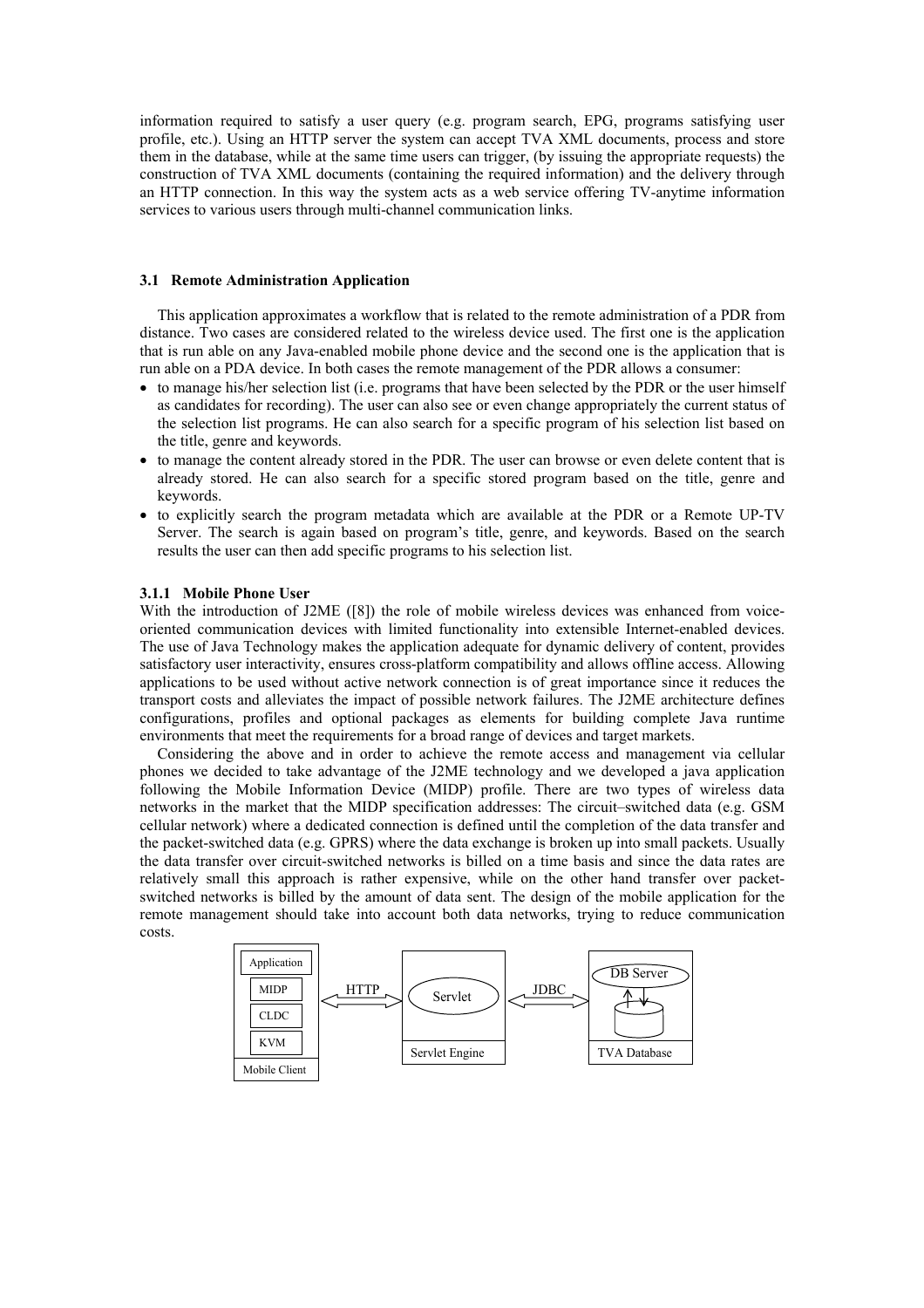#### **Fig. 2.** Mobile client- server communication scheme



**Fig. 3.** The MIDlet UI design

The MIDP profile supports only HTTP as network protocol, a positive fact that coincides with our decision to use HTTP for the transport of TVA XML data. Implementing the communication scheme, we exploited the JAVA servlet technology in the server part, by introducing a servlet that acts as a gateway enriched with the appropriate information adaptation software between the mobile phone application and the RDBMS. Fig.2 shows the communication scheme developed to support users using cell phones.

Fig. 3 presents the design of the mobile user interface for remote access. The application uses a uniform design for all the screens that export the aforementioned functionality. Each screen is divided in 4 parts. Part A is used for the title of the current screen, part B is used for the presentation of the contents that are related to the functionality offered by the current screen, part C is used for the screen navigation commands ("continue", "back", "quit"). This part may only contain two of these commands each time. Part D contains commands for selecting the content, which is presented in the Part B of the screen (e.g. if B contains a list, then D is the Select Command).

In fig.4 some screenshots of the MIDlet that runs to support the following scenario are presented: A user using his java-enabled mobile phone wants to check and manage his selection list at his home PDR. First the user is connected to his home PDR  $(1<sup>st</sup> screen)$ , enters his account information  $(2<sup>nd</sup>$ screen) and provides his preferences ( $3<sup>rd</sup>$  screen). Then he checks the status of his selection list ( $4<sup>th</sup>$ - $5<sup>th</sup>$ screen) to find out what has been recorded or is scheduled to be recorded by his PDR. The selection list is presented containing the title and the status for each one of the programs  $(5<sup>th</sup> screen)$ . The user can update the status of a program in the selection list or can see more details of a selected program  $(7<sup>th</sup>-8<sup>th</sup>$ screen).



**Fig. 4.** Indicative screenshots of the MIDlet UI

### **3.1.2 PDA User**

The aforementioned approach was also followed during the development process to support mobile users with PDA devices.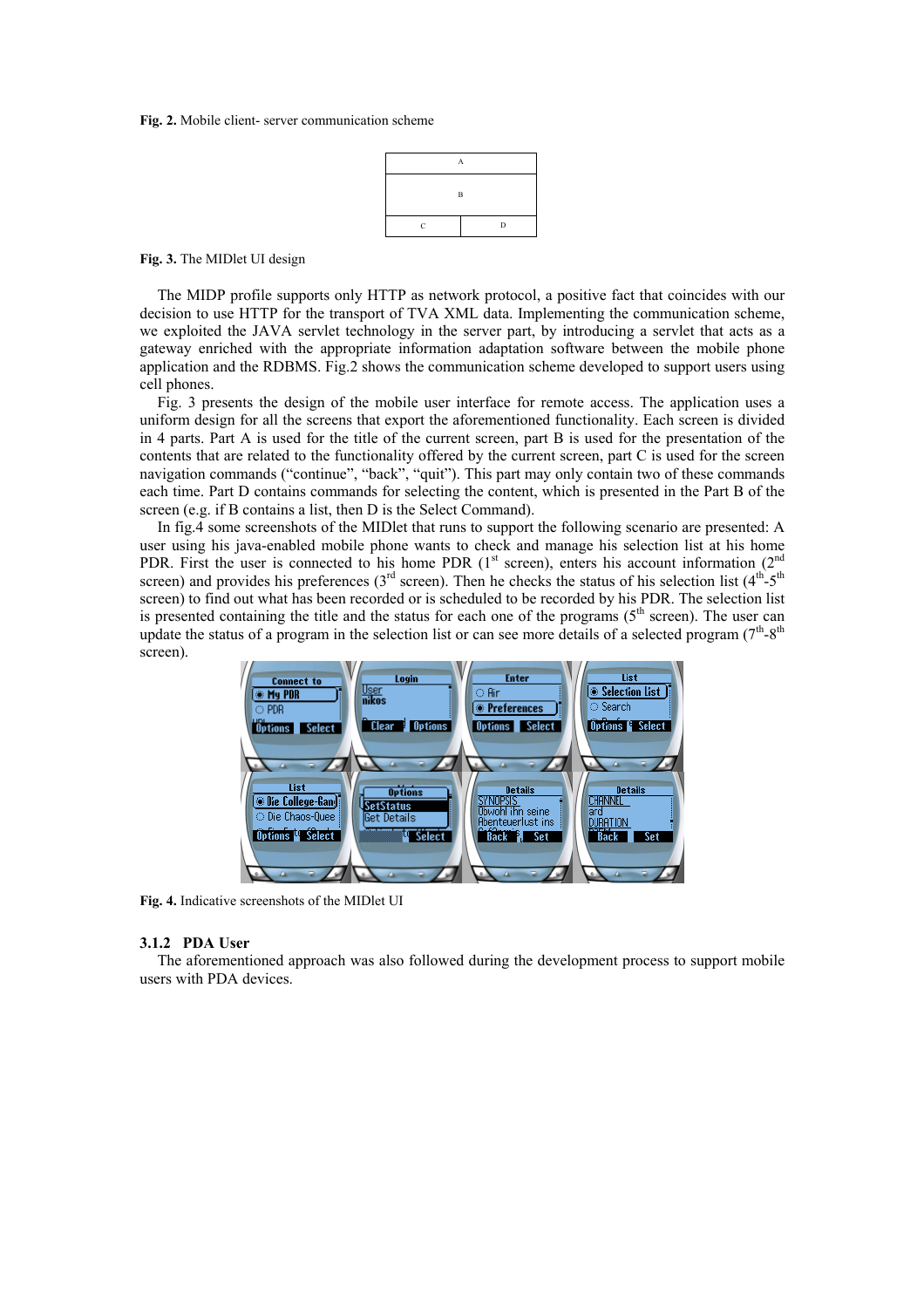

**Fig. 5.** Indicative screenshots of the PDA UI

In this case the personal java profile was chosen for the implementation of the PDA application in order to provide advanced functionality exploiting the capabilities of modern PDA devices, while the communication scheme remains the same using the HTTP.

Fig. 5 shows some screenshots from the PDA application for the remote management of the PDR. The PDA user can connect to his home PDR (or to another UP-TV server) by providing his login information. Through the PDA application the user can search information for specific programs, access and manage his selection list and browse the stored content in his PDR. The  $4<sup>th</sup>$  screen (fig. 5) depicts the way the program results are presented to the user after an explicit search by title. The user has also the ability to see detailed information for a specific program and insert it in his selection list. The selection list of the user is presented in 5<sup>th</sup> screen. The system automatically updates the user's selection list with programs that match the user preferences and also provides a rank value for each program that indicates how much a specific program conforms to the user preferences. The user through the application can change the status of programs or even the system ranking value.

#### **3.2 Mobile user profile**

The UP-TV system has adopted a model that allows the TV-anytime server to provide not only a time independent access to media information but also an access that is independent from place and client device. In order to support it the system is enhanced with appropriate methods, data models and interaction protocols that allow the user to be served not only from a single isolated system but also from different servers, in different places within a larger network. In general, an end user planning to move to other places can provide to its local system his/her destination (or a whole path of destination points) and the system will take care of migrating user related information (profile, descriptors of the recorded material) to a system close to user destination. In addition, the user can instruct for the downloading of specific programs to the destination server and can be informed, from anywhere and any device about what has been recorded for him.

The mobile user profile model is based on a Where, When, What and How structure, where any of these four aspects is optional. These aspects are handled using the Description Schemes that TV-Anytime offers for modeling user preferences. The PreferenceCondition DS handles the *where* and *when* aspects of mobility, i.e. the source, intermediate and destination locations of the mobile user in the UP-TV environment. FilteringAndSearchPreferences DS handles the *what* aspect of mobility, i.e. hints on what to be recorded and downloaded on the previous mentioned locations. Finally the BrowsingPreferences DS handles the *how* aspect of mobility, i.e. preferences pertaining to navigation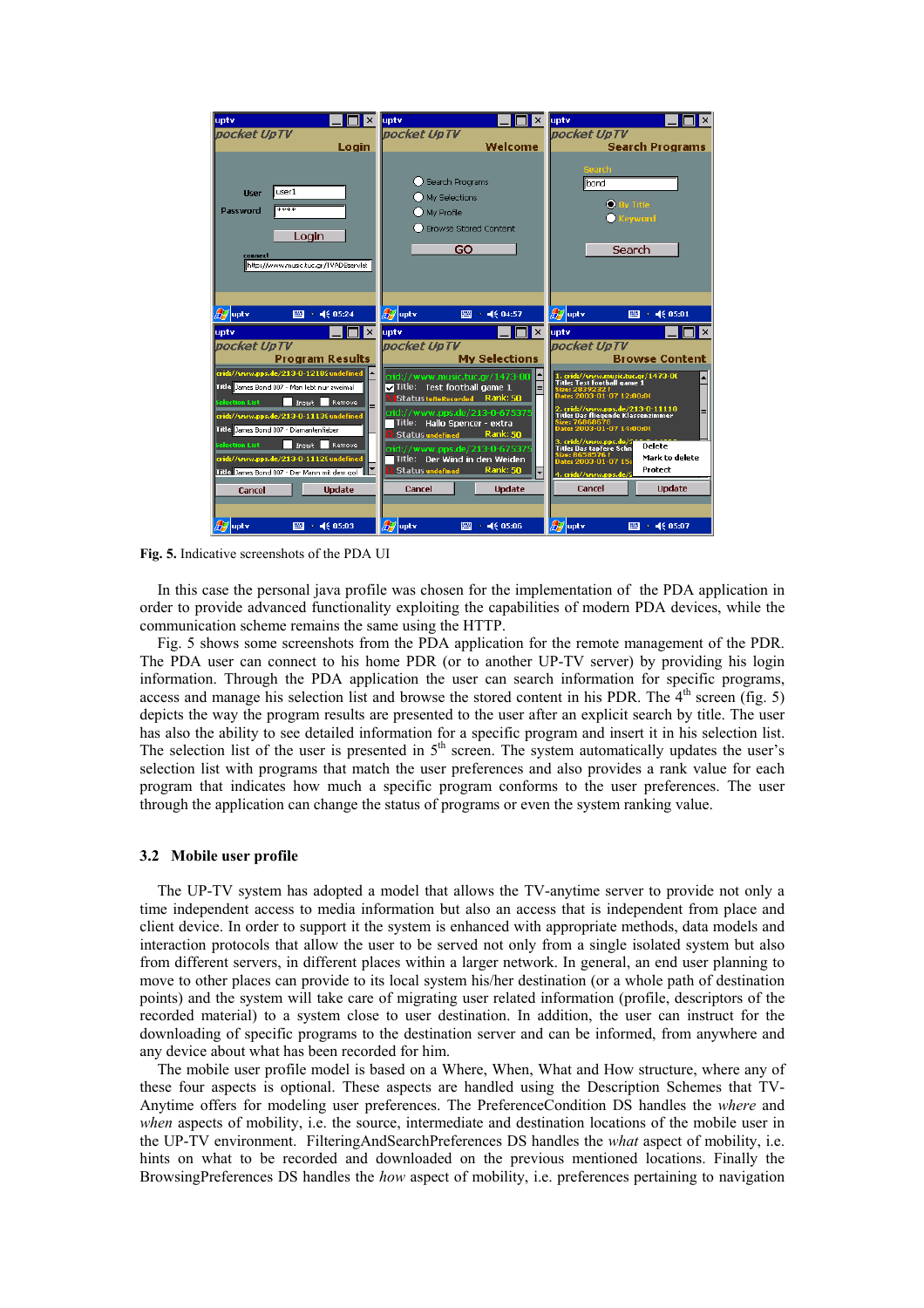of and access to content. In particular, a user may express preferences about the type and content of summaries. These preferences may be conditioned on certain times, locations, and type of multimedia content in terms of genre. For example, a user may prefer a key-frame summary containing a limited number of key-frames. Similarly, a user may prefer audio skims of a particular duration as he/she receives the information in his/her car. Last, a user may prefer to visualize summaries based on keyvideoclips with a duration between 5 and 10 minutes while in the office, or a visualization based on a limited number of key-frames (less than 50) at 5 pm, while on the train or in his/her car.

# **3.3 Personal Channel**

As mentioned in the previous section the user should have access to his personal channel (i.e. programs that have been broadcasted and are recorded based to his preferences) even through the use of handheld devices while on move. It is obvious that due to communication, storage and processing limitations of such devices, it is not possible to access normal digital-TV content. Thus, special mechanisms that filter and appropriately adapt the content are necessary, in order to meet user's preferences and make its delivery and presentation feasible on the mobile devices.

A summary is a comprehensive abstraction of the actual content based on the user preferences. Focusing in the MPEG-7 specification of summary preferences that have been also adopted by the TVAF, different types of summaries (visual, audio, text) can be determined that could be available for users in the UP-TV mobile environment.

One strict requirement for UP-TV mobile environment is that user summary preferences should be taken into account when constructing summaries of content since it is the only way to specify what he/she wants to see and how.

The second requirement is that the TV-Anytime segmentation model should be used for the construction and description of summaries. TV-Anytime does not support a separate summarization model relying on the segmentation model for summaries of content. In order to do so, the specific interpretation of segments and segment groups to provide summaries should be specified. For the UP-TV system a summary consists of one or more segments that define the parts of the Program (or Program Group) that constitute the summary. It is possible to organize hierarchical summaries using different levels of segmentation groups. In this case, the segments that are at the leaves of the hierarchy are the most detailed summary while segment groups near the root of the hierarchy correspond to less detailed summaries.

In order to construct summaries for a user (or for a group of users) the UP-TV system should be given:

• Segmentation information for the programs or program groups that are going to be summarized.

• Summary preferences for the user.

Given the above, the first step is to locate the segments that represent the most useful content for the user. For this action, the segmentation metadata is used and a matching process is energized that matches the summary themes of the summary preferences of the user with the keywords, synopses and titles of the segments and segment groups corresponding to the segmentation information for the programs or program groups in consideration. The matching process results in ranked lists of segments, one list for each individual summary preferences of the user. Then, each list is examined and the top ranked segments are selected to be included in the corresponding summary so that the length of the summary is within the limits specified by the user. The selected segments are grouped together in a new *SegmentGroup* that corresponds to the summary created and the associated metadata are specified and stored. This metadata information can then be used to retrieve the summaries.

Finally, if the summary is an audio, visual or audiovisual one, the actual content of the summary is extracted out of the initial program or program group and appropriately processed so that the user can consume it.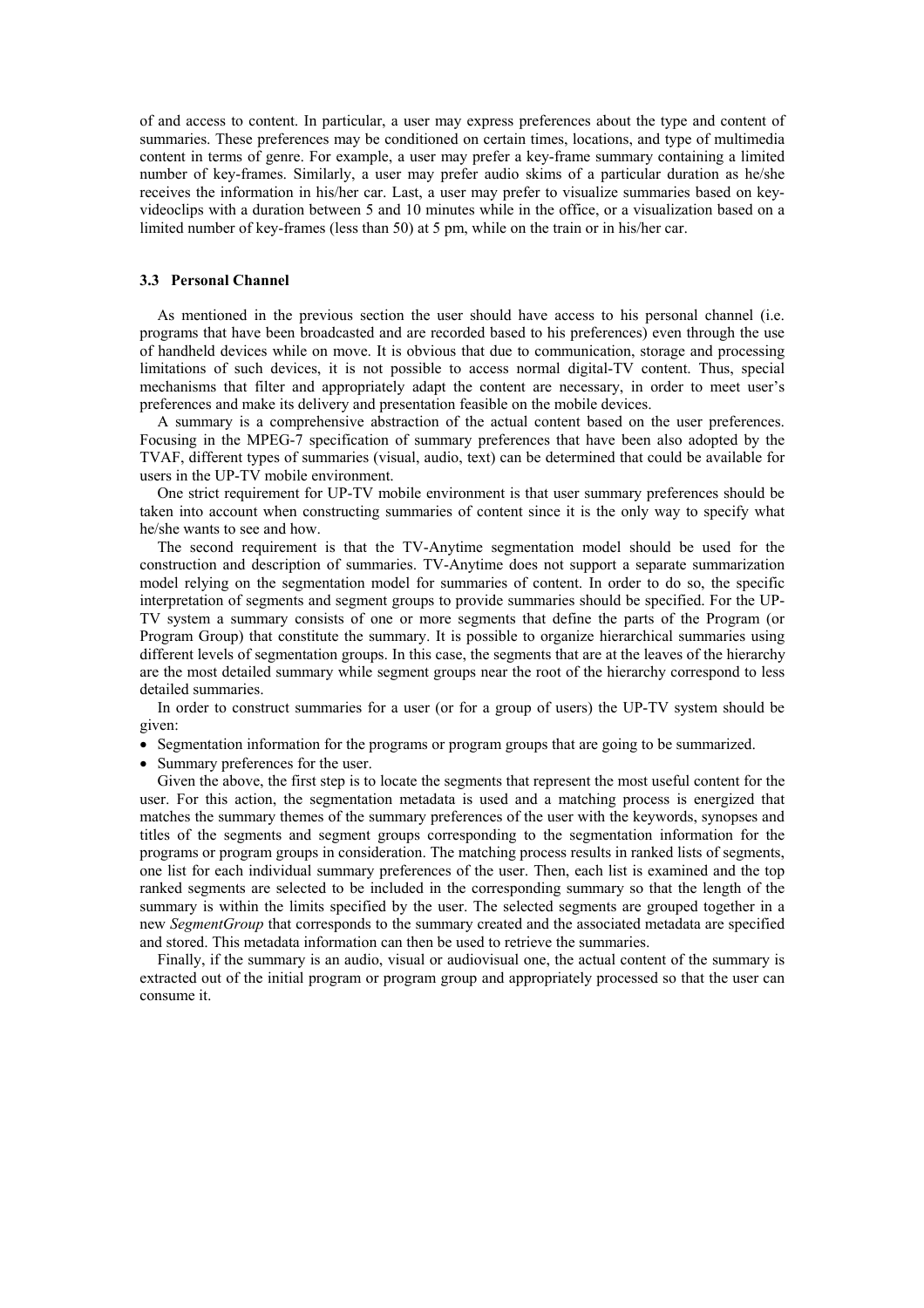

**Fig. 6.** Indicative Screenshots of the PDA application for profile management and summary browsing

### **3.3.1 QoS mechanisms**

Summaries of audiovisual content, either constructed for a specific user or for a general audience, should be searchable so that users browsing with their mobile devices can receive these summaries whenever they actually want them. To do so, the metadata associated with the segment groups that represent the summaries should be matched with the user's summary preferences and, in addition, specify which particular program or programs should be given in summary form.

As already mentioned a summary is represented by a TV-Anytime *SegmentGroup* metadata description*.* These metadata are extracted as XML documents via XML-DB middleware and are sent as input to the summary content creation module that creates the summary content described in the XML document (MPEG-2 encoded video files used for visual, audiovisual content; MPEG1 layer 3 (MP3) encoded sound files used for audio-only content; JPEG Image Files used for KeyFrames content). This Summary content is adapted (if necessary) by the summary transcoding module to meet the user browsing preferences.

### **3.3.2 Profile management & Summary browsing on the move**

In figure 6 some screenshots of the PDA application are presented, that show the capability of constructing a user profile using the PDA device (or updating the user profile in his PDR remotely).

The user can easily set his preferences about the creation, classification and dissemination source properties of the programs. In each category the user can insert many different preferences and also the corresponding preference values. The UI provides to the user a small subset of what TVA specification can provide (Filtering and Search preferences) suitable for the needs of a mobile user using the PDA device. When the user finishes with the setup of his preferences a valid TVA XML document is constructed that can be transferred to his PDR or to another UP-TV server.

One of the most interesting functionalities of the implemented system is the capability of a PDA user to ask for summaries of content based on his browsing and summary preferences that also can be declared or updated from the PDA device. An example can be seen in figure 6 in the 4<sup>th</sup> screenshot where the user sets the appropriate parameters for visual summaries and asks the server for available video summaries that exist or can be constructed in real time. The server returns the results  $(5<sup>th</sup>$ screenshot) and the user can choose to download (or stream) and watch a video summary using an MPEG-4 codec in his PDA device.